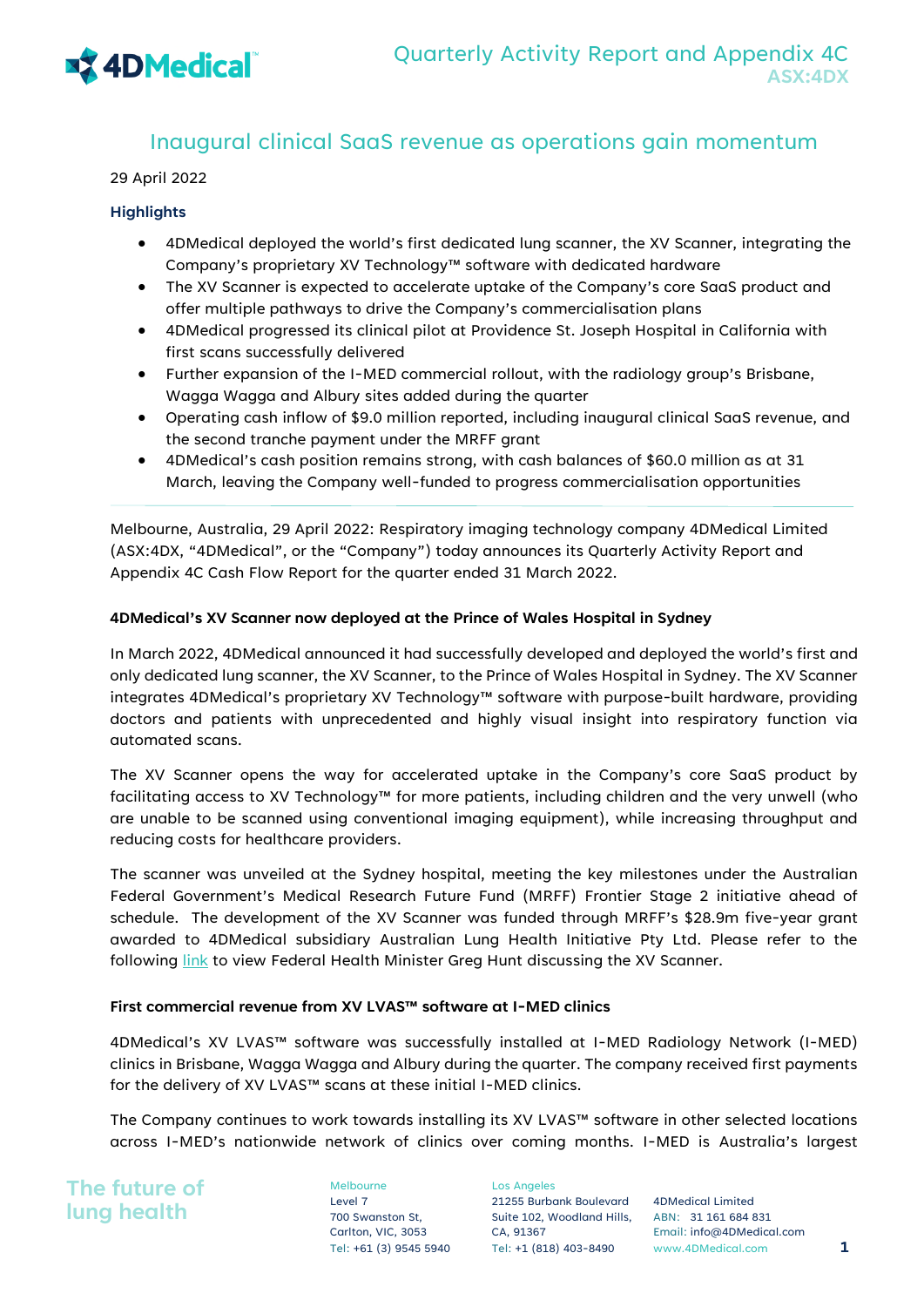

outsourced provider of radiology, with more than 200 clinics nationwide, offering a range of diagnostic imaging services to private and public hospitals.

### **Imaging commences at Providence St. Joseph Hospital clinical pilot**

Shortly after the end of the quarter, the Company announced the commencement of a key US-based clinical pilot, with first scans successfully occurring at Providence St. Joseph Hospital in Orange, California. Under this clinical pilot, 4DMedical's XV LVAS™ software is being commercially used to assist in screening for multiple respiratory conditions, including Chronic Obstructive Pulmonary Disease (COPD) and long-COVID.

St. Joseph Hospital is one of 52 hospitals within the Providence Health & Services network, the third largest not-for profit health system in the US.

These successful scans at St. Joseph Hospital build on previous and concurrent use of XV Technology™ in clinical trials undertaken at other US sites, including Johns Hopkins Medical Center, Cleveland Clinic, Vanderbilt University Medical Center, Duke University Hospital and the University of Miami.

In addition, 4DMedical continued to make progress towards other commercial pilots in the US during the quarter. The Company has a strong near-term commercialisation pipeline in the US market, particularly within the large and important Veterans Health Administration (VHA) healthcare system.

The VHA healthcare system represents the largest integrated healthcare system in the US, providing life-long care and services to eligible military veterans and their families. The US\$250B p.a. VHA operates 1,255 healthcare facilities, including 170 medical centres and 1,074 outpatient clinics, offering a variety of care plans to over 9 million veterans enrolled in the VA healthcare program. As announced last year, 4DMedical has won the right to paid contracts in the VHA without the need for further reimbursement.

#### **4DMedical's CEO presents to Goldman Sachs Healthcare Conference**

During the quarter, CEO Andreas Fouras presented at the Goldman Sachs Healthcare IT Series. Please refer to the following [link](https://www.youtube.com/watch?v=qXK_ir5_-b0) to view the investor presentation from the event.

#### **4DMedical well-funded to progress commercialisation strategy**

4DMedical's cash balance was \$60.0 million as at 31 March 2022. Cash received from operations for the quarter included receipt of \$8.9 million (including GST) of the MRFF grant and \$0.1 million from customers including I-MED.

MRFF funding received to date total \$14.4 million including GST, of which \$8.9 million including GST was received during the quarter.

Operating cash outflows were \$8.4 million, mostly relating to payments for research and development, staff costs, administration, and general operating costs.

Based on the Company's net cash outlay expectations and allowing for an additional \$15.0 million in MRFF funds yet to be received plus the existing strong cash balance of \$60.0 million, the Company has a significant cash runway of at least seven quarters.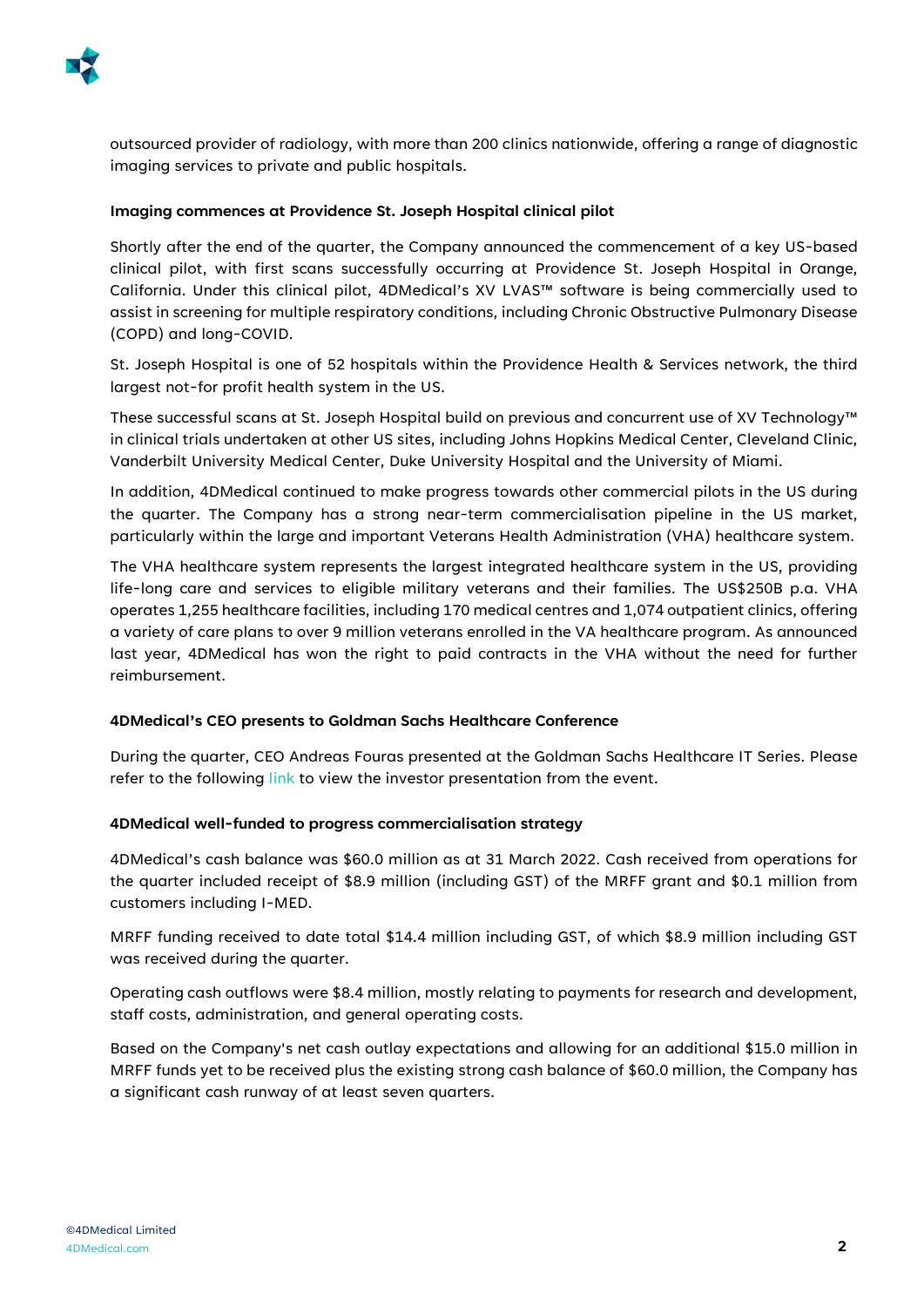

### **Use of Funds (Listing Rule 4.7C.2)**

|                                                                      | <b>Prospectus</b><br>dated 6 July |       | Period ended<br>31 March |        |
|----------------------------------------------------------------------|-----------------------------------|-------|--------------------------|--------|
|                                                                      | 2020                              |       | 2022                     |        |
|                                                                      | Amount                            |       | Amount                   | % of   |
| <b>Uses of Funds</b>                                                 | (\$000)                           | %     | (\$'000)                 | total  |
| Marketing through clinical trials and trade<br>shows                 | \$15,230                          | 30.5% | \$7,085                  | 46.5%  |
| Operating expenditure (inc. governance &<br>working capital)         | \$13,035                          | 26.1% | \$17,212                 | 132.0% |
| Product R&D and platform development                                 | \$12,810                          | 25.6% | \$15,133                 | 118.1% |
| US sales and distribution (inc. clinical<br>liaison & reimbursement) | \$3,075                           | 6.1%  | \$7,195                  | 234.0% |
| Intellectual property and trademarks                                 | \$1,450                           | 2.9%  | \$278                    | 19.2%  |
| Cost of the offer                                                    | \$4,400                           | 8.8%  | \$4,456                  | 101.3% |
| <b>Total from proceeds of issue of New Shares</b>                    | \$50,000                          |       | \$51,359                 |        |

The expenditure for the 21-month period ended 31 March 2022 as set out in the table above is broadly in accordance with the Use of Funds outlined in the Company's prospectus dated 6 July 2020. The largest deviation relates to the significant underspend in marketing through tradeshows, with every relevant tradeshow in Australia and the US since the IPO through to the end of this reporting period cancelled due to COVID. This table includes expenditures funded by the MRFF grant.

### **Related Party Transactions (Listing Rule 4.7C.3)**

Payments to related parties of \$0.3 million included in Item 6 of the attached Appendix 4C Cash Flow Report was for salaries and fees paid to executive and non-executive directors during the quarter ended 31 March 2022.

### **–ENDS–**

Authorised by the 4DMedical Board of Directors.

#### **Contacts**

*Corporate* Melanie Leydin Company Secretary companysecretary@4DMedical.com *Media* Julia Maguire + 61 (02) 8999 3699 julia@thecapitalnetwork.com.au

#### **About 4DMedical**

Based in Melbourne, Australia and Los Angeles, U.S., 4DMedical Limited was founded in 2012 and is listed on the Australian Securities Exchange (ASX:4DX).

4DMedical is a medical technology company focused on delivering the global gold standard in respiratory diagnostics for all lung disorders, including: coronavirus, asthma, chronic obstructive pulmonary disease (COPD), cystic fibrosis and cancer.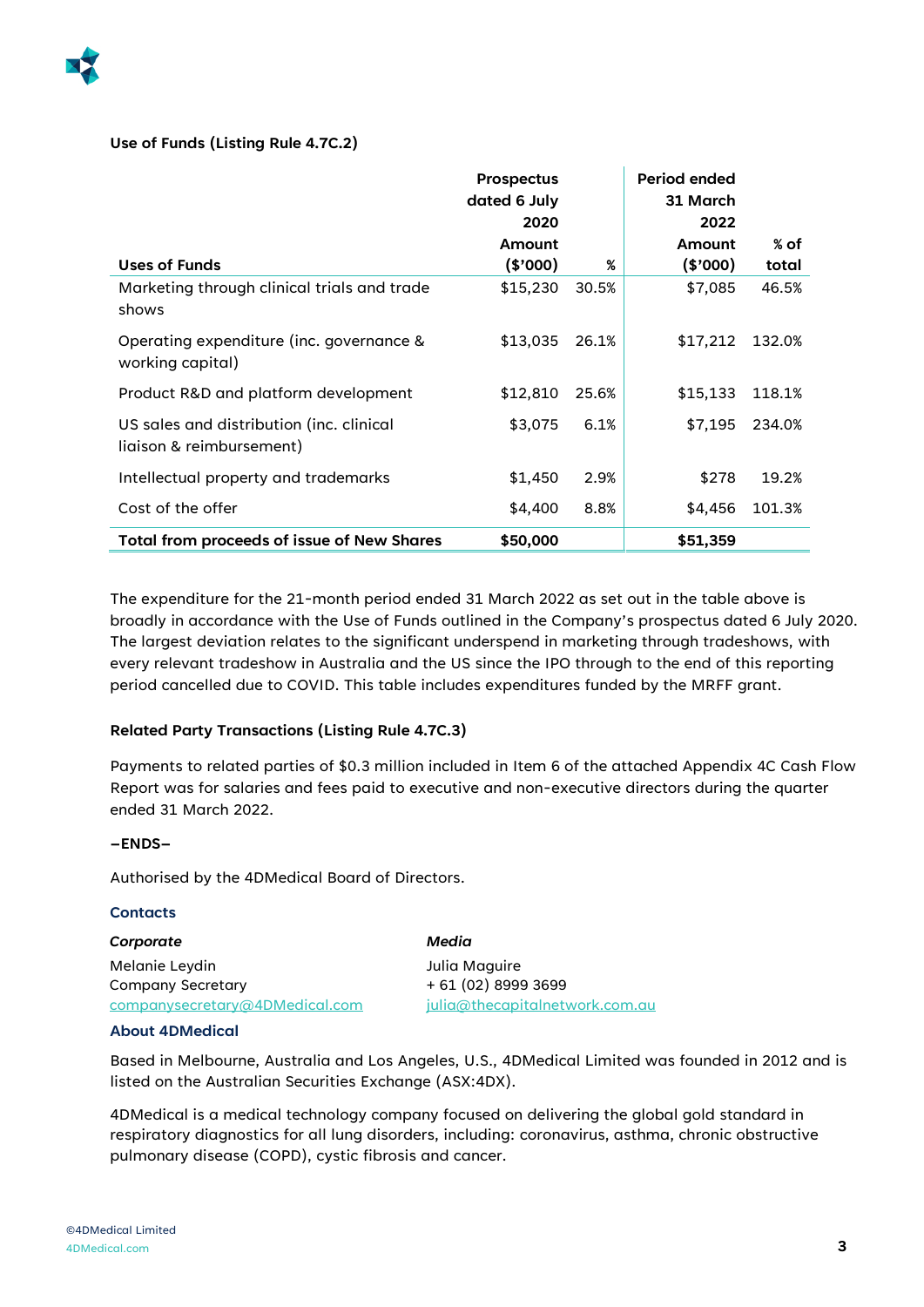

The unique and transformative XV Technology™ accurately and quickly scans lung function as the patient breathes, enabling early diagnosis and the monitoring of changes over time.

Our Software-as-a-Service (SaaS) delivered Ventilation Reports provide information and insights far beyond the capabilities of conventional modalities, showing subtle variations in lung function down to the finest details in specific regions of each lung, and with lower exposure to radiation than traditional methods.

Respiratory diagnostics is a US\$31 billion per annum global industry. 4DMedical is disrupting this sector and is committed to providing better information to doctors and patients about lung function.

*Better information means better decisions and better outcomes.* 

Learn more: https://4DMedical.com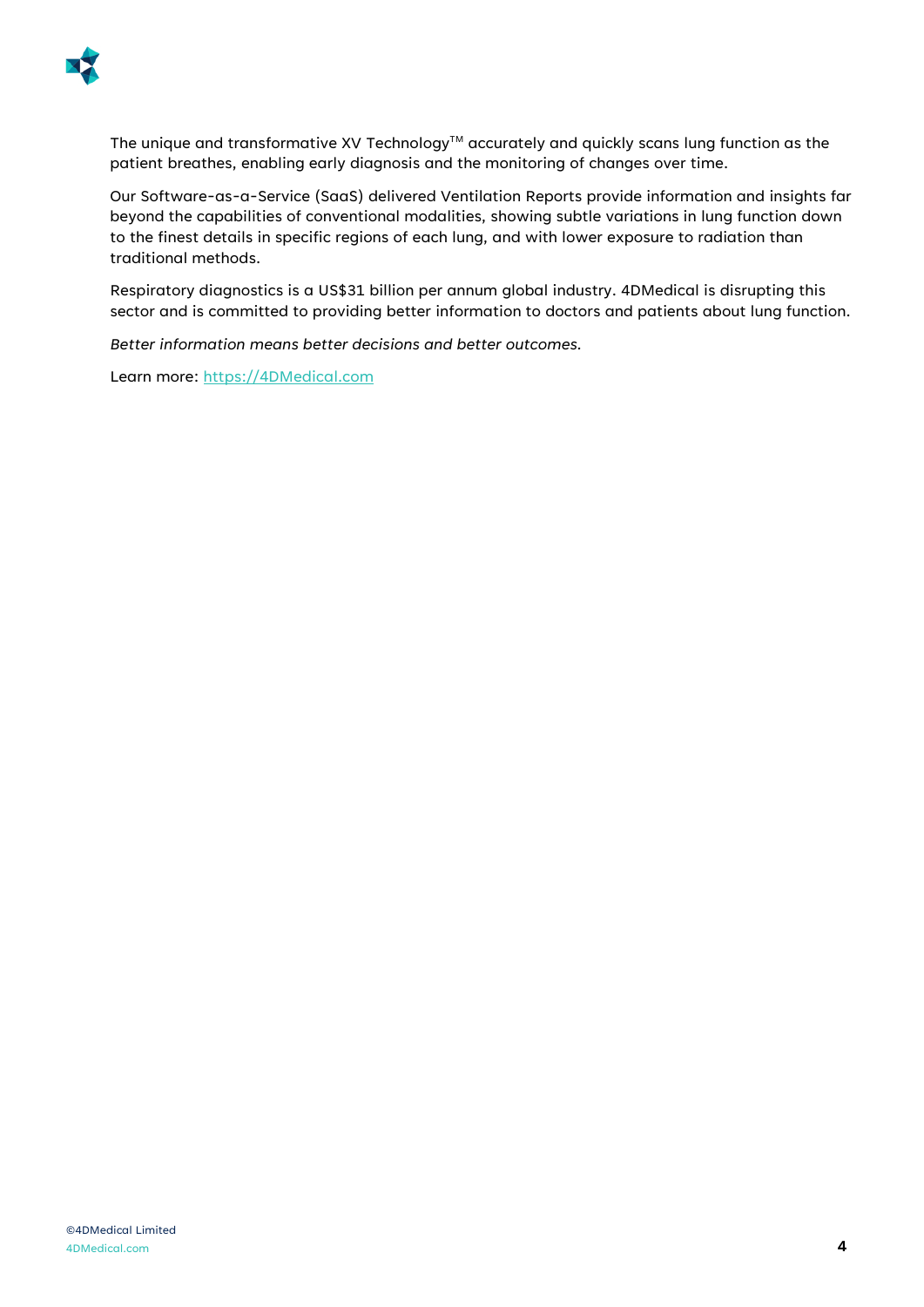## Appendix 4C

# Quarterly cash flow report for entities subject to Listing Rule 4.7B

| Name of entity    |                                   |
|-------------------|-----------------------------------|
| 4DMedical Limited |                                   |
| <b>ABN</b>        | Quarter ended ("current quarter") |
| 31 161 684 831    | 31 March 2022                     |

|     | <b>Consolidated statement of cash flows</b>         | <b>Current quarter</b><br>\$A'000 | Year to date<br>(9 months)<br>\$A'000 |
|-----|-----------------------------------------------------|-----------------------------------|---------------------------------------|
| 1.  | Cash flows from operating activities                |                                   |                                       |
| 1.1 | Receipts from customers                             | 74                                | 223                                   |
| 1.2 | Payments for                                        |                                   |                                       |
|     | (a) research and development                        | (3,782)                           | (11, 837)                             |
|     | product manufacturing and operating<br>(b)<br>costs | (591)                             | (809)                                 |
|     | advertising and marketing<br>(c)                    | (661)                             | (1,604)                               |
|     | leased assets<br>(d)                                | (238)                             | (615)                                 |
|     | staff costs<br>(e)                                  | (2,589)                           | (7,662)                               |
|     | (f)<br>administration and corporate costs           | (496)                             | (3,642)                               |
| 1.3 | Dividends received (see note 3)                     |                                   |                                       |
| 1.4 | Interest received                                   | 23                                | 78                                    |
| 1.5 | Interest and other costs of finance paid            | (61)                              | (99)                                  |
| 1.6 | Income taxes paid                                   |                                   |                                       |
| 1.7 | Government grants and tax incentives                | 8,908                             | 8,908                                 |
| 1.8 | Other (provide details if material)                 | 32                                | 43                                    |
| 1.9 | Net cash from/(used in) operating<br>activities     | 619                               | (17, 016)                             |

|     | Cash flows from investing activities |       |         |
|-----|--------------------------------------|-------|---------|
| 2.1 | Payments to acquire or for:          |       |         |
|     | entities<br>(a)                      |       |         |
|     | businesses<br>(b)                    |       |         |
|     | property, plant and equipment<br>(C) | (405) | (2.544) |
|     | investments<br>(d)                   |       |         |
|     | intellectual property<br>(e)         |       |         |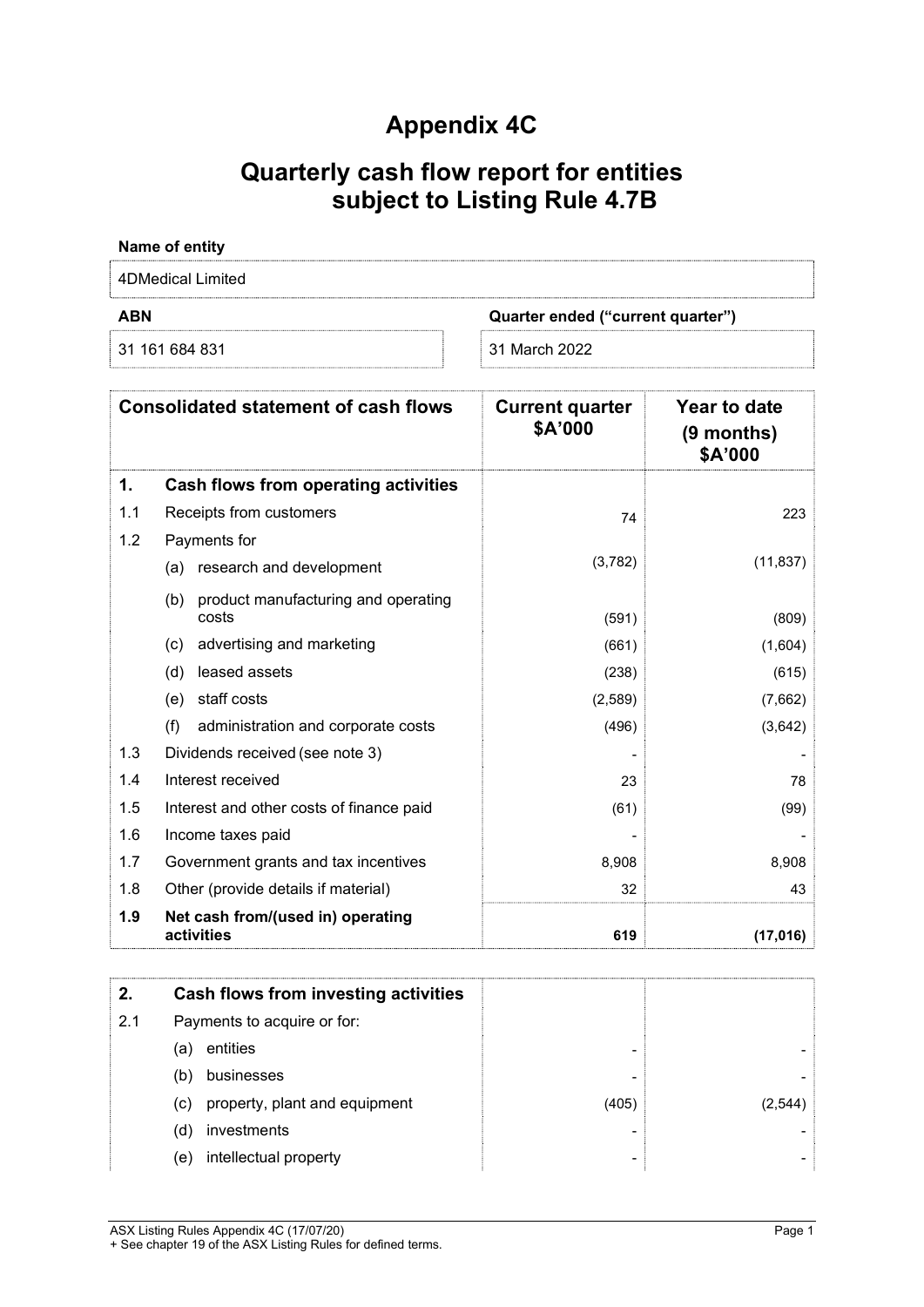|     | <b>Consolidated statement of cash flows</b>                 | <b>Current quarter</b><br>\$A'000 | Year to date<br>$(9$ months)<br>\$A'000 |
|-----|-------------------------------------------------------------|-----------------------------------|-----------------------------------------|
|     | (f)<br>other non-current assets                             | (65)                              | (166)                                   |
| 2.2 | Proceeds from disposal of:                                  |                                   |                                         |
|     | entities<br>(a)                                             |                                   |                                         |
|     | (b)<br>businesses                                           |                                   |                                         |
|     | property, plant and equipment<br>(c)                        |                                   |                                         |
|     | (d)<br>investments                                          |                                   |                                         |
|     | intellectual property<br>(e)                                |                                   |                                         |
|     | (f)<br>other non-current assets                             |                                   |                                         |
| 2.3 | Cash flows from loans to other entities                     |                                   |                                         |
| 2.4 | Dividends received (see note 3)                             |                                   |                                         |
| 2.5 | Research and development tax incentive                      |                                   |                                         |
| 2.6 | Capitalisation of development costs to<br>intangible assets |                                   | (423)                                   |
| 2.7 | Other (provide details if material)                         |                                   |                                         |
| 2.8 | Net cash used in investing activities                       | (470)                             | (3, 133)                                |

| 3.   | Cash flows from financing activities                                                          |       |       |
|------|-----------------------------------------------------------------------------------------------|-------|-------|
| 3.1  | Proceeds from issues of equity securities<br>(excluding convertible debt securities)          |       |       |
| 3.2  | Proceeds from issue of convertible debt<br>securities                                         |       |       |
| 3.3  | Proceeds from exercise of options                                                             |       |       |
| 3.4  | Transaction costs related to issues of<br>equity securities or convertible debt<br>securities |       |       |
| 3.5  | Proceeds from borrowings                                                                      |       |       |
| 3.6  | Repayment of borrowings                                                                       |       |       |
| 3.7  | Transaction costs related to loans and<br>borrowings                                          |       |       |
| 3.8  | Dividends paid                                                                                |       |       |
| 3.9  | Other                                                                                         |       |       |
|      | payment of lease liabilities<br>(a)                                                           | (344) | (734) |
|      | net cash paid for settlement of options<br>(b)                                                |       |       |
| 3.10 | Net cash used in financing activities                                                         | (344) | (734) |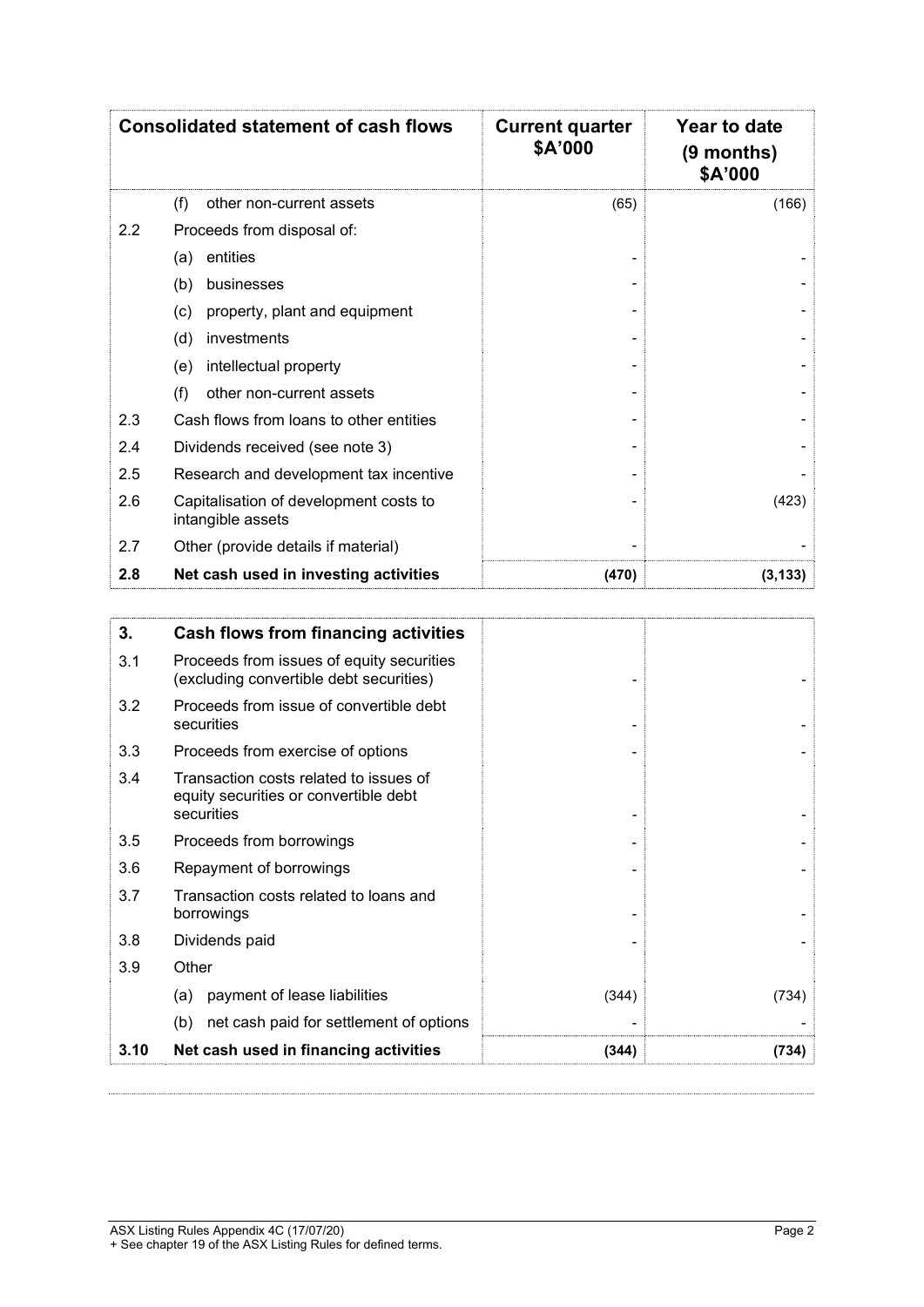|     | <b>Consolidated statement of cash flows</b>                              | <b>Current quarter</b><br>\$A'000 | Year to date<br>$(9$ months)<br>\$A'000 |
|-----|--------------------------------------------------------------------------|-----------------------------------|-----------------------------------------|
| 4.  | Net increase / (decrease) in cash and<br>cash equivalents for the period |                                   |                                         |
| 4.1 | Cash and cash equivalents at beginning of<br>period                      | 60,193                            | 80,881                                  |
| 4.2 | Net cash from/(used in) operating activities<br>(item 1.9 above)         | 619                               | (17,016)                                |
| 4.3 | Net cash used in investing activities<br>(item 2.8 above)                | (470)                             | (3, 133)                                |
| 4.4 | Net cash used in financing activities<br>(item 3.10 above)               | (344)                             | (734)                                   |
| 4.5 | Effect of movement in exchange rates on<br>cash held                     |                                   |                                         |
| 4.6 | Cash and cash equivalents at end of<br>period                            | 59,998                            | 59,998                                  |

| 5.  | Reconciliation of cash and cash<br>equivalents<br>at the end of the quarter (as shown in the<br>consolidated statement of cash flows) to the<br>related items in the accounts | <b>Current quarter</b><br>\$A'000 | <b>Previous quarter</b><br>\$A'000 |
|-----|-------------------------------------------------------------------------------------------------------------------------------------------------------------------------------|-----------------------------------|------------------------------------|
| 5.1 | <b>Bank balances</b>                                                                                                                                                          | 59.998                            | 60.193                             |
| 5.2 | Call deposits                                                                                                                                                                 |                                   |                                    |
| 5.3 | <b>Bank overdrafts</b>                                                                                                                                                        |                                   |                                    |
| 5.4 | Other (provide details)                                                                                                                                                       | -                                 |                                    |
| 5.5 | Cash and cash equivalents at end of<br>quarter (should equal item 4.6 above)                                                                                                  | 59,998                            | 60,193                             |

| 6.                                                                                                                                                          | Payments to related parties of the entity and their<br>associates                          | <b>Current quarter</b><br>\$A'000 |
|-------------------------------------------------------------------------------------------------------------------------------------------------------------|--------------------------------------------------------------------------------------------|-----------------------------------|
| 6.1                                                                                                                                                         | Aggregate amount of payments to related parties and their<br>associates included in item 1 | 304                               |
| 6.2                                                                                                                                                         | Aggregate amount of payments to related parties and their<br>associates included in item 2 |                                   |
| Note: if any amounts are shown in items 6.1 or 6.2, your quarterly activity report must include a description of, and an<br>explanation for, such payments. |                                                                                            |                                   |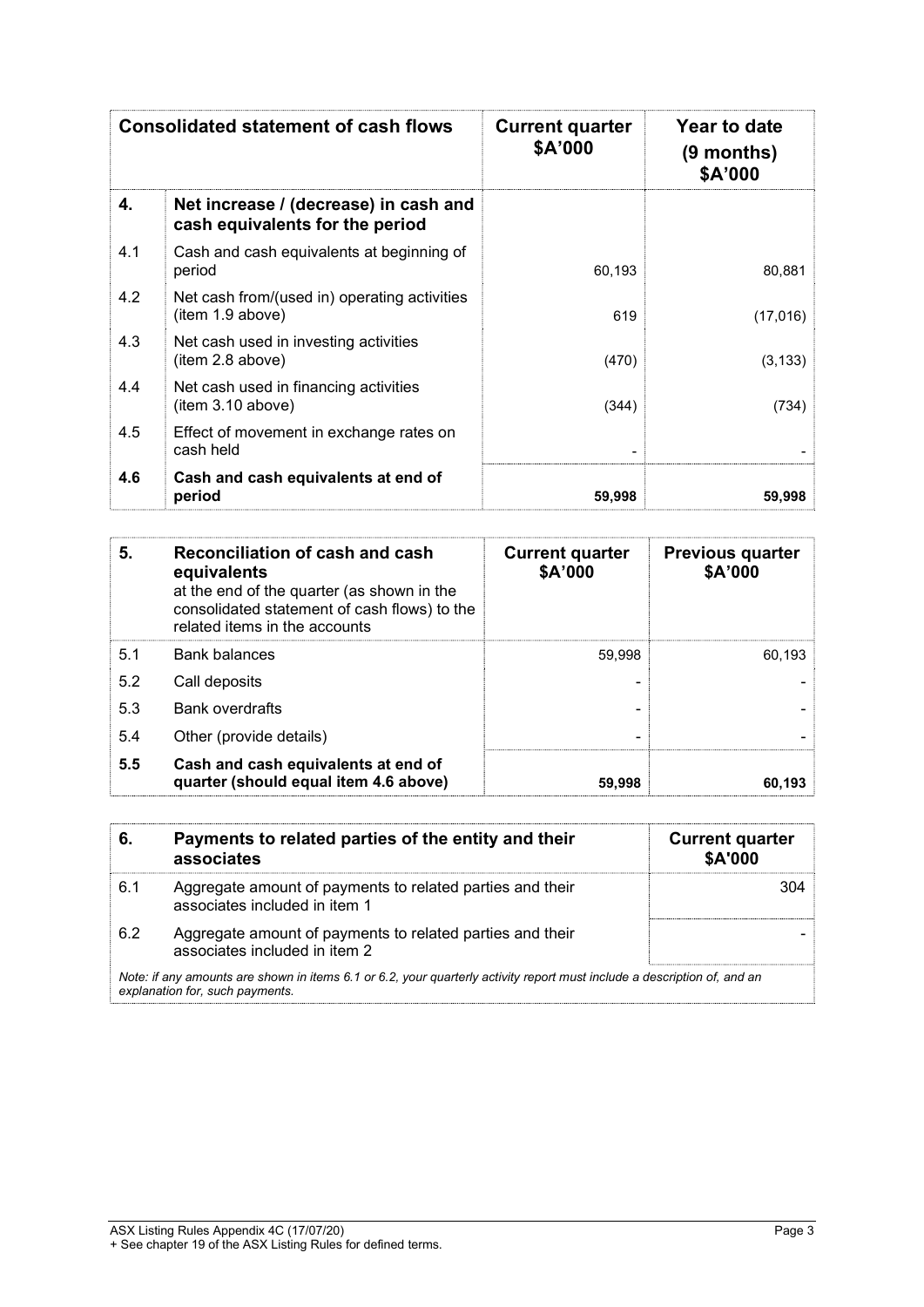| 7.  | <b>Financing facilities</b><br>Note: the term "facility' includes all forms of financing<br>arrangements available to the entity.<br>Add notes as necessary for an understanding of the<br>sources of finance available to the entity.                                                                                                               | <b>Total facility</b><br>amount at quarter<br>end<br>\$A'000 | Amount drawn at<br>quarter end<br>\$A'000 |
|-----|------------------------------------------------------------------------------------------------------------------------------------------------------------------------------------------------------------------------------------------------------------------------------------------------------------------------------------------------------|--------------------------------------------------------------|-------------------------------------------|
| 7.1 | Loan facilities                                                                                                                                                                                                                                                                                                                                      |                                                              |                                           |
| 7.2 | Credit standby arrangements                                                                                                                                                                                                                                                                                                                          |                                                              |                                           |
| 7.3 | Other (please specify)                                                                                                                                                                                                                                                                                                                               |                                                              |                                           |
| 7.4 | <b>Total financing facilities</b>                                                                                                                                                                                                                                                                                                                    |                                                              |                                           |
| 7.5 | Unused financing facilities available at quarter end                                                                                                                                                                                                                                                                                                 |                                                              |                                           |
| 7.6 | Include in the box below a description of each facility above, including the lender, interest<br>rate, maturity date and whether it is secured or unsecured. If any additional financing<br>facilities have been entered into or are proposed to be entered into after quarter end,<br>include a note providing details of those facilities as well. |                                                              |                                           |
|     | N/A                                                                                                                                                                                                                                                                                                                                                  |                                                              |                                           |

| 8.  | Estimated cash available for future operating activities                                                                                                                                                                        | \$A'000 |  |
|-----|---------------------------------------------------------------------------------------------------------------------------------------------------------------------------------------------------------------------------------|---------|--|
| 8.1 | Net cash from operating activities (item 1.9)                                                                                                                                                                                   | 619     |  |
| 8.2 | Cash and cash equivalents at quarter end (item 4.6)                                                                                                                                                                             | 59,998  |  |
| 8.3 | Unused finance facilities available at quarter end (item 7.5)                                                                                                                                                                   |         |  |
| 8.4 | Total available funding (item $8.2 +$ item $8.3$ )                                                                                                                                                                              | 59,998  |  |
| 8.5 | Estimated quarters of funding available (item 8.4 divided by<br>item 8.1)                                                                                                                                                       | $N/A^*$ |  |
|     | Note: if the entity has reported positive net operating cash flows in item 1.9, answer item 8.5 as "N/A". Otherwise, a<br>figure for the estimated quarters of funding available must be included in item 8.5.                  |         |  |
|     | *When allowing for an additional \$15.0 million in MRFF funds yet to be received, and the existing cash<br>balance of \$60.0 million, the Company has a cash runway of over seven quarters.                                     |         |  |
| 8.6 | If item 8.5 is less than 2 quarters, please provide answers to the following questions:                                                                                                                                         |         |  |
|     | 8.6.1<br>Does the entity expect that it will continue to have the current level of net operating<br>cash flows for the time being and, if not, why not?                                                                         |         |  |
|     | Answer: N/A                                                                                                                                                                                                                     |         |  |
|     | 8.6.2<br>Has the entity taken any steps, or does it propose to take any steps, to raise further<br>cash to fund its operations and, if so, what are those steps and how likely does it<br>believe that they will be successful? |         |  |
|     | Answer: N/A                                                                                                                                                                                                                     |         |  |